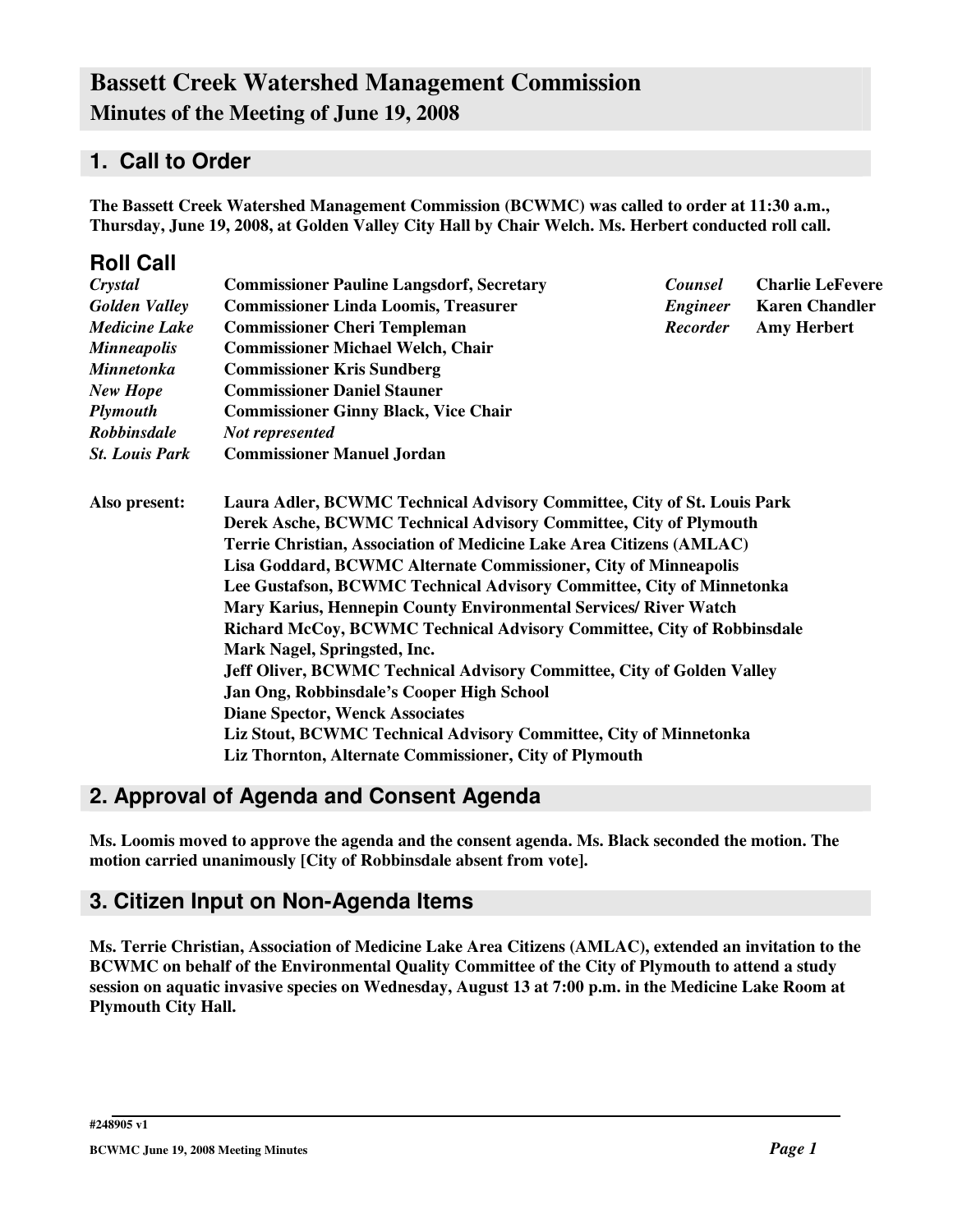#### **4. Administration**

- **A. Presentation of the May 22, 2008, BCWMC meeting minutes. The May 22, 2008, meeting minutes were approved as part of the Consent Agenda.**
- **B. Presentation of the Financial Statement.**

**The general and construction account balances reported in the June 2008 Financial Report are as follows:**

| <b>Checking Account Balance</b>                      | 551,938.78     |
|------------------------------------------------------|----------------|
| <b>TOTAL GENERAL FUND BALANCE</b>                    | 551,938.78     |
| <b>Construction Account Balance (cash)</b>           | 2,158,318.76   |
| <b>Investment Balance</b>                            | 0.00           |
| TOTAL CONSTRUCTION ACCOUNT BALANCE                   | 2,158,318.76   |
| -Less: Reserved for CIP projects                     | 3,869,418.44   |
| Construction cash/investments available for projects | (1,711,099.68) |

**C. Presentation of Invoices for Payment Approval.**

#### **Invoices:**

- **i. Kennedy & Graven – Legal Services through April 30, 2008 - invoice for the amount of \$1,679.22.**
- **ii. Barr Engineering Company – May Engineering Services - invoice for the amount of \$24,669.75.**
- **iii. Barr Engineering Company – Sweeney Lake TMDL Study Services through May 30, 2008– invoice for the amount of \$2,937.50.**
- **iv. Amy Herbert – May Recording Administrator Services - invoice for the amount of \$3,580.25.**
- **v. MMKR – Progress payment for audit for services through April 30, 2008 – invoice for the amount of \$2,200.00.**
- **vi. Metropolitan Council Environmental Services – 2008 CAMP (Citizen-Assisted Monitoring Program) – invoice for the amount of \$2,750.00.**
- **vii. SEH, Inc. – Sweeney Lake TMDL Study Phase 2 Services through April 30, 2008 – invoice for the amount of \$2,525.25**

**Ms. Loomis moved to approve the payment of the invoices. Ms. Black seconded the motion. By call of roll, the motion carried unanimously [City of Robbinsdale absent from vote].**

**D. Approval of Reimbursement Request to MPCA for Sweeney Lake TMDL Work. Ms. Black moved to approve send the reimbursement request to the MPCA. Mr. Stauner seconded the motion. The motion carried unanimously [City of Robbinsdale absent from vote].**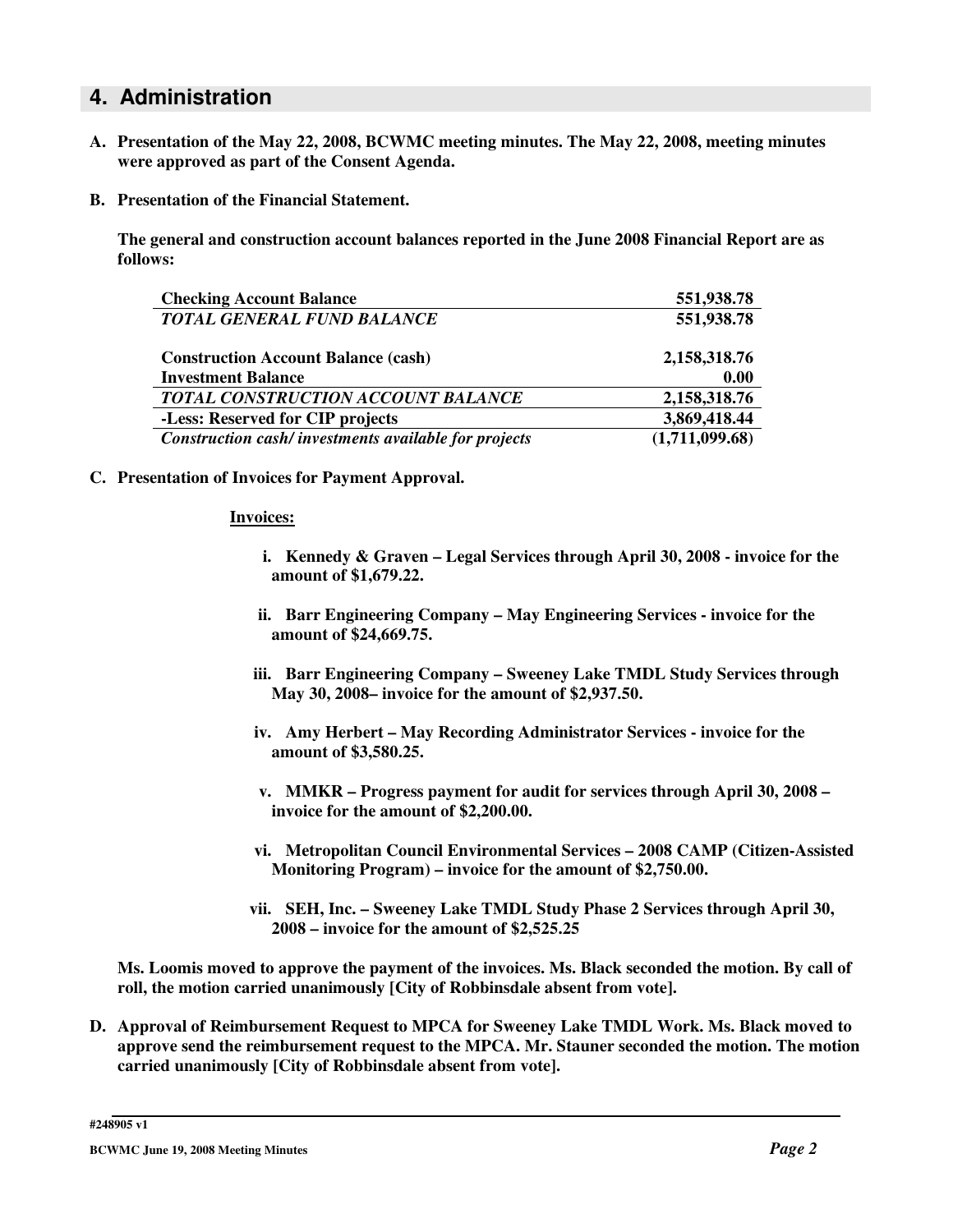## **5. New Business**

**A. Trader Joe's: Minnetonka. Ms. Chandler said the project triggers the Commission's review because it proposes an underground storm water treatment vault installation. Ms. Chandler said the June 12, 2008 Engineer's Memo recommended four conditions for the project and that three of the four** conditions B, C, and D have since been met by new plans from the developer. Ms. Chandler said the **only remaining recommendation is the emphasis of the importance of a maintenance agreement between the City of Minnetonka and the property owner to ensure proper maintenance of the vault.**

**Mr. Stauner asked if the Commission Engineer is recommending the Commission make the approval conditional upon the development of a maintenance agreement or if the Engineer is recommending the Commission recommend the maintenance agreement. Ms. Chandler said the Engineer is saying the Commission should recommend the maintenance agreement because the Commission's requirements do not include requiring maintenance agreements but the Commission does recognize that the maintenance agreements are very important. Ms. Stout of the City of Minnetonka said the City does require maintenance agreements so there will be one. Chair Welch said in the past the member-cities generally have been diligent in requiring maintenance agreements and so the Commission hasn't needed to enforce the issue beyond issuing reminders. Ms. Black moved approval of the permit with condition A listed in the Engineer's Memo. Ms. Loomis seconded the motion. The motion carried unanimously [City of Robbinsdale was absent from the vote].**

## **6. Old Business**

**A. Minnetonka and Golden Valley Surface Water Management Plan – Diane Spector, Wenck, to present review findings. Ms. Spector stated that the Commission contracted with Wenck Associates to review the Minnetonka and Golden Valley surface water management plans. Ms. Spector reported that Wenck Associates have reviewed both plans and have provided to the Commission their comments in summary reviews and in a requirement-by-requirement review set forth in tables.**

**Ms. Spector said she would first present the Minnetonka plan review. She said that in Wenck Associate's opinion the City's plan meets the BCWMC's requirements and there are only a couple of small issues to talk about. Ms. Spector said the plan does a good job of addressing the BCWMC's requirements and in some cases goes beyond the BCWMC's requirements and is a very good plan to manage the water resources over the next ten years.**

Ms. Spector reported that the water quality goals set for Crane Lake by the City are similar to but are not exactly the same as the goals set by the BCWMC. She said the City uses a desired range for **its target water quality goal, with the lowest end of the range being the BCWMC's desired condition. She said the issue with this difference is that if the BCWMC's desired water quality goal is 75 micrograms per litre total phosphorus concentration in Crane Lake, the Minnetonka plan would allow for something greater than that and would still meet the City's goals. Ms. Spector said right now it is not an issue since Crane Lake's water quality is currently better than the BCWMC's water quality goal. She said the City's plan does not clarify how the City intends to manage the area to prevent degradation of the current condition of Crane Lake.**

**Ms. Spector said the plan does propose modification to the flood storage requirement for those waterbodies in the Crane Lake subwatershed and the plan states that the modification would not cause an increase in downsteam discharge. Ms. Spector said Wenck Associates did not review the technical merits of that proposal and is not making comments on that particular proposal.**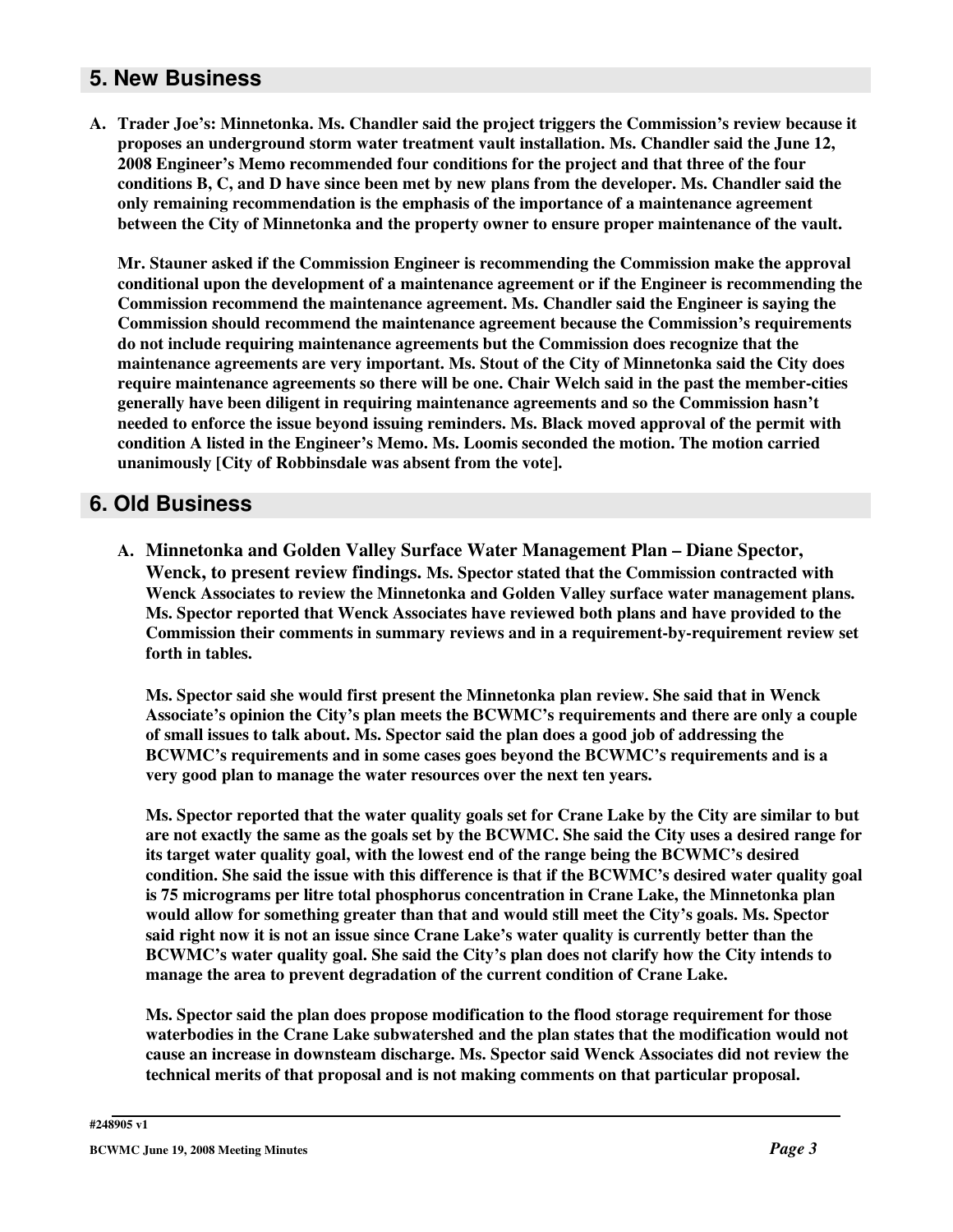**Mr. Gustafson of the City of Minnetonka stated that he would be more than happy to report on how the City intends to respond to the comments. Mr. Gustafson stated that the City has five issues stemming from items number 3 and 4 in the Wenck report on Minnetonka's plan. He first addressed the comment that the City's water quality goals are similar to but are not the same as the BCWMC's. He asked the Commission to keep in mind that the cities need to review all the requirements of all their watershed districts. Mr. Gustafson said three of the four watershed** districts that Minnetonka is part of list ranges so for consistency the City listed ranges in its plan **for Crane Lake, which is the only Minnetonka lake in the Bassett Creek Watershed. He said with regard with how the City plans to protect its water quality resources, the City treats every project to Level 1 standards or nondegradation requirements. He commented that the City of Minnetonka uses Nine Mile CreekWatershed's standards in its plan and Nine Mile's requirements are more stringent than Bassett Creek with the exception of the BCWMC's nondegradation requirement, which is more stringent and is used in Minnetonka's plan.**

**Mr. Gustafson commented that the City of Minnetonka is requiring management to a higher flood elevation and is actually a higher requirement than the BCWMC requires.**

**Ms. Spector pointed out that the Ramada Inn project is listed in the City of Minnetonka's CIP for 2009 but is listed in the BCWMC's CIP for 2014.**

**Ms. Chandler noted that the BCWMC is still waiting for comments on the City's plan from the Metropolitan Council. Chair Welch said those comments will need to be forwarded to Ms. Spector and asked that she amend her report if she needs to with regard to the Metropolitan Council's comments.**

**Chair Welch asked Ms. Chandler to begin a catalog of information that comes out of these local water plan reviews to assist the BCWMC when it is time to work on its third generation watershed management plan.**

**Ms. Black moved to approve forwarding Wenck Associates' comments on to the City of Minnetonka and to ask for a response. Ms. Sundberg seconded the motion. Chair Welch made the friendly amendment that the forwarding of the comments is pending the receipt of Met Council comments and Wenck's review of the comments and the possible amendment of Wenck's review. The motion carried unanimously [City of Robbinsdale absent from vote].**

**Ms. Spector presented Wenck Associates' review of the Golden Valley local water management plan. Ms. Spector said the Metropolitan Council's comments to the BCWMC on the Golden Valley plan were that the plan is consistent with the BCWMC's** *Watershed Management Plan* **and that there were no suggested revisions. Ms. Spector said Wenck Associate's review showed that the City's plan does meet the BCWMC's requirements except for a few issues. She said the City of Golden Valley has essentially adopted the Bassett Creek standards as its standards.**

**Ms. Spector said the City has completed an inventory of stream erosion issues along Bassett Creek and the Minneapolis Park and Recreation Board has completed the inventory within Theodore** Wirth Park. She said one thing to bring to the Commission's attention is that the plan does require a summary of the inventory findings along with a map and a figure and also does include a capital **project to accomplish some restoration along Bassett Creek; however, she pointed out, the plan provides no information about what that would entail and how much of the identified erosion issues within the city would be stabilized or improved by the capital project or how the cost estimate was prepared and how the cost division between the City and the BCWMC was prepared.**

**Ms. Spector said the City does have a wetland inventory in place and does intend to continue as**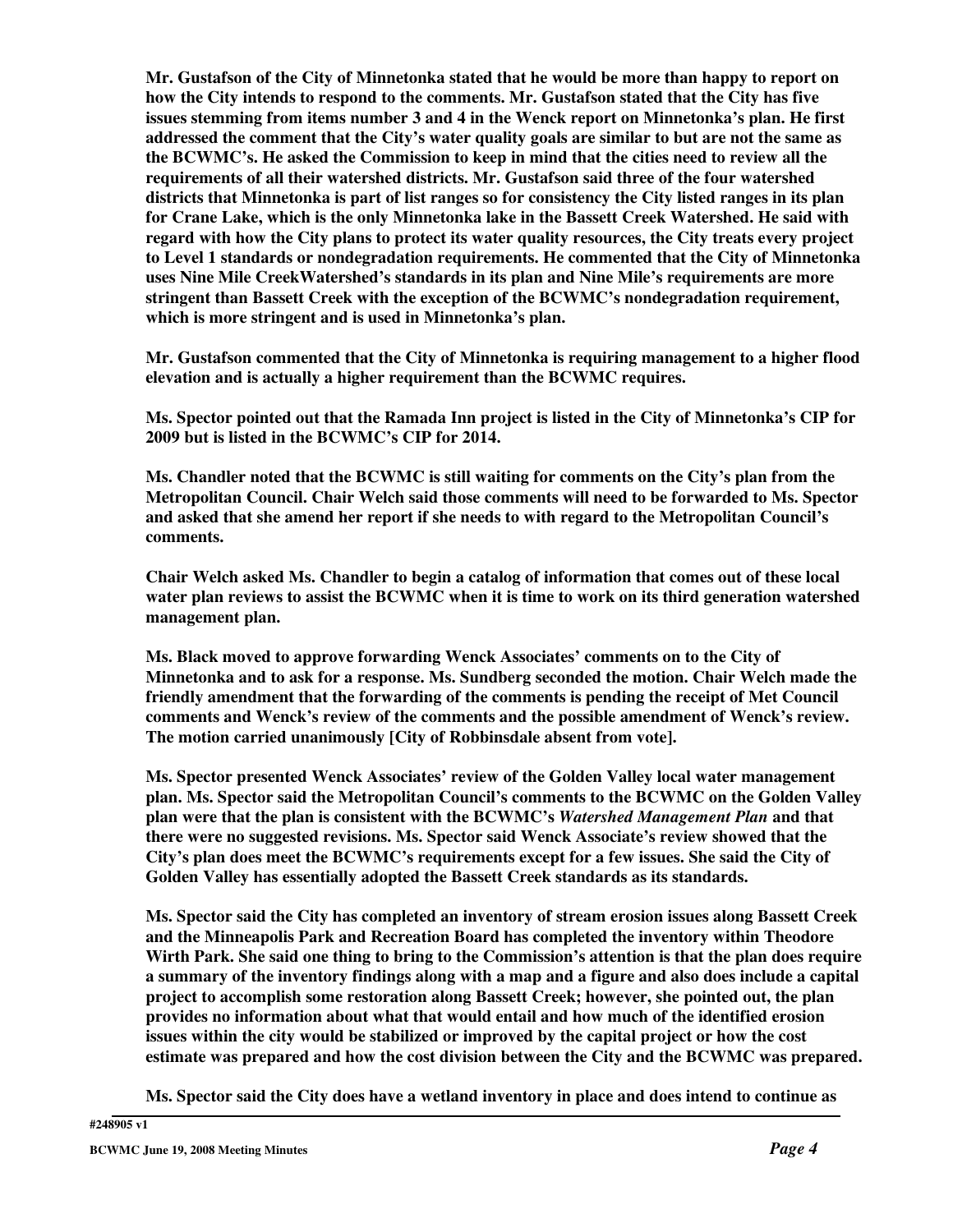**LGU (local governmental unit) for WCA (Wetland Conservation Act); however, the City does not have a wetland protection ordinance and the plan does not indicate whether such an ordinance is being considered.**

**She said the City does include a capital project to modify the flood control project to refine the operations of the Wisconsin Avenue control structure. She said the CIP includes a project to evaluate some options for the operation of that control structure as part of a larger hydrologic and** hydraulic (H and H) study by the City. Ms. Spector said that similar to the Crane Lake issue in **Minnetonka, Wenck Associates has not reviewed any of the operational issues on the Wisconsin Avenue control structure and does not have an opinion on them.**

**Ms. Spector said the City of Golden Valley's plan does not specifically acknowledge that the City is responsible for maintenance of aesthetic-type improvements for the creek.**

**Mr. Oliver of the City of Golden Valley said the City's approach to the wetland protection ordinance is that the Bassett Creek plan does not require development of an ordinance. He stated that the City has adopted the Wetland Conservation Act, which is a very comprehensive program.** He said the City has very minimal wetland permitting activity and that a busy year for the City in terms of wetland permitting is one permit request. He said the City did not see the need to have **redundant ordinances that would duplicate the Wetland Conservation Act. Ms. Black said the WCA doesn't have any requirement on buffers. Mr. Oliver said the City does recognize that aspect and the City did commit in its plan to developing a storm water management ordinance.**

**Chair Welch moved to approve the BCWMC sending Wenck Associates' comments to the City of Golden Valley and to ask for a response. Ms. Black seconded the motion. The motion carried unanimously [City of Robbinsdale absent from vote]. Ms. Spector asked if the BCWMC's expectation is that the Commission will forward the cities responses and Wenck Associates would modify the memorandums as necessary. Chair Welch asked if review of the responses are within the contract in place with Wenck Associates for the plan reviews. Ms. Spector said yes. Chair Welch directed Ms. Herbert to forward the responses from the Cities of Minnetonka and Golden Valley to Ms. Spector upon receipt.**

**B. River Watch Presentation. Ms. Mary Karius of Hennepin County Environmental Services introduced herself and Mr. John Ong, a teacher with Robbinsdale's Cooper High School who has been working with groups of students to monitor a Bassett Creek site for ten years. Ms. Karius handed out a fact sheet on River Watch and the Bassett Creek monitoring sites and reminded the Commission that in the spring she had sent it the comprehensive report "2007 Year in Review: Bassett Creek." Ms. Karius explained that River Watch started in Hennepin County in 1995 with six sites and is a program that monitors benthic (bottom-dwelling) macroinvertebrates. Ms. Karius reported that in 2007, 21 schools monitored 27 sites, which included sites in every Hennepin County watershed, and that more than 400 students participated in the monitoring. She stated that six partners, including the BCWMC, teamed with Hennepin County to fund equipment, busing and teacher substitute pay, if necessary, for all teams.**

**Ms. Karius said that River Watch began monitoring Bassett Creek in 1997. She stated that site #13** on Bassett Creek has a continuous record of data since 1998 and is the site that Mr. Ong and **Cooper High School have been monitoring. Ms. Karius said that Site GM #1 was added in 2007 and is located within the General Mill headquarters nature area in Golden Valley. She said this site was monitored by Mr. Dan Trockman and his students from Blake High School.**

**Ms. Karius reported that in 2007 the results for the two Bassett Creek sites ranked between "good" and "very good." She explained that the samples collected in the two sites were dominated**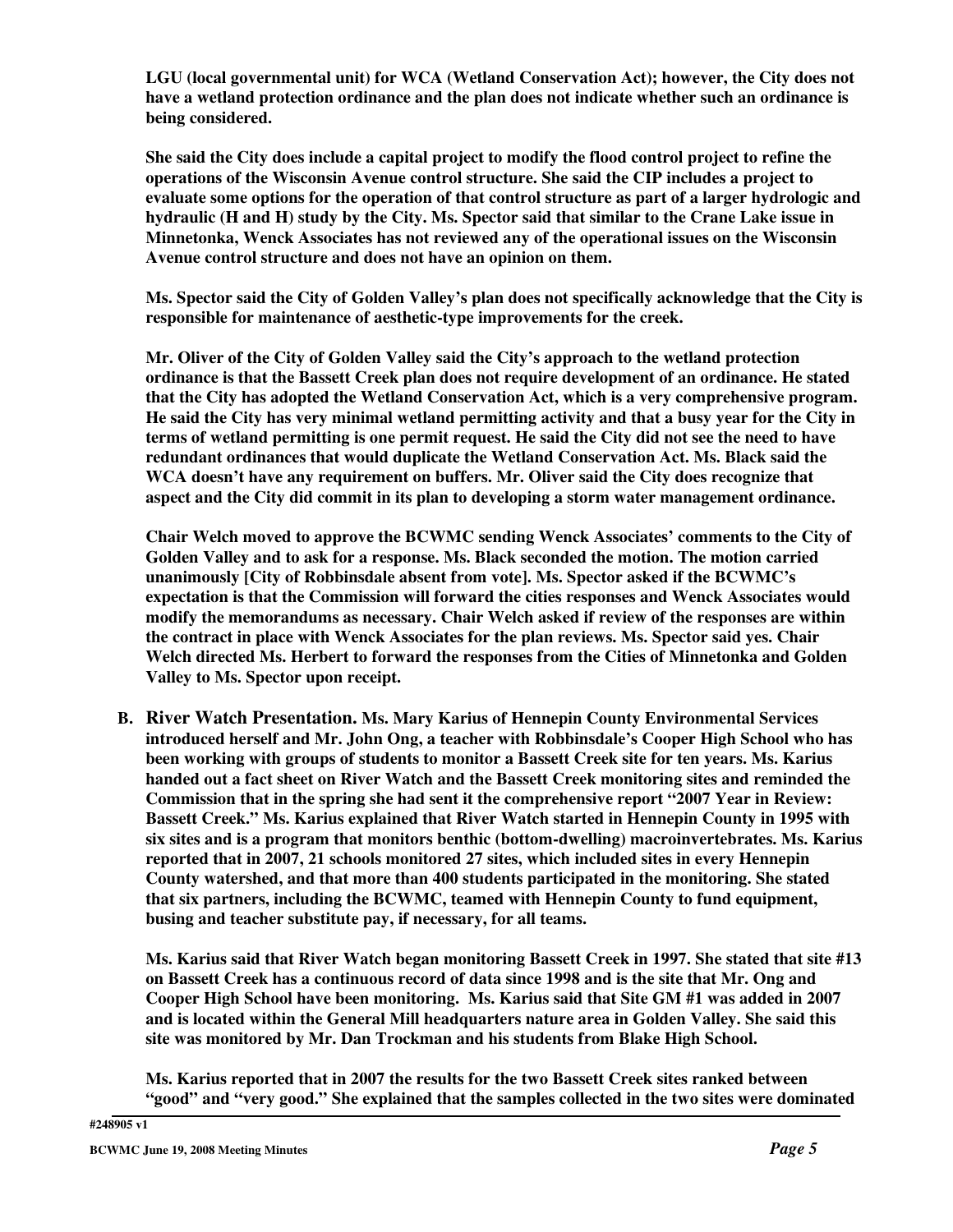**by rather sensitive organisms with a tolerance value of 4 on the Hilsenhoff Family Biotic Index,** which has a range of 0 to 10 with 0 being an organism that tolerates the least amount of pollution.

**Mr. Ong explained that he originally became involved with the program after Hennepin County Environmental Services contacted him with the opportunity. Mr. Ong related some of his and his students' experiences with the program. [Commissioner Jordan departed the meeting.]**

**C. Discuss Permit Fees and Approve BCWMC's Proposed 2009 Operating Budget and Assessments. Ms. Chandler stated that line 10 (water quality/ monitoring) of the proposed budget shows a reduction by \$6,000 to the amount of \$49,000 because of a modification to the biota sampling. Chair Welch pointed out that the proposed revisions to the fee schedule, included in the meeting packet, would increase the 2009 operating budget's line 7 (plat reviews) to \$55,000 from \$50,000, which would also affect the budget's sub and grand totals and would change line 54 (estimated 2009 permit fees).**

**Ms. Loomis commented that it doesn't seem fair to charge cities for permits for city projects and that the BCWMC had previously discussed the idea of not charging cities permit fees for city projects. Ms. Thornton remarked that the BCWMC had at the same time discussed not charging school districts the permit fees. Ms. Black moved to approve the revised permit fee schedule and** for staff to find out how many city and school district projects fall into that category of street/ **highway/ utility project/ public agency projects and for the Deputy Treasurer to update the Operating Budget as necessary to reflect the changes in the permit fees. Chair Welch directed Ms. Herbert to add the topic to the January 2009 meeting agenda. Mr. Stauner seconded the motion. The motion carried unanimously [City of Robbinsdale absent from vote].**

**Ms. Chandler mentioned that line 15 (municipal plan review) was reduced to \$6,000 in anticipation of only receiving only one to two plans in 2009. Ms. Black moved to adopt the proposed 2009 Operating Budget with the amendments discussed. Ms. Langsdorf seconded the motion. Chair Welch directed Ms. Herbert to send to member-cities a cover letter accompanying the proposed budget and assessment table. He stated that the letter should communicate that the BCWMC is in the process of reviewing internal operations but the results of the review would only potentially reduce line 17 (administrator). The motion carried unanimously [Cities of Robbinsdale and St. Louis Park were absent from the vote]. Chair Welch directed Ms. Herbert to work with BCWMC Deputy Treasurer Virnig to update the financial report for 2009 so the budget line labels match.**

- **D. Discuss** *Requirements for Improvements and Development Document***. Chair Welch directed Mr. LeFevere to contact the Board of Water and Soil Resources (BWSR) to find out if the BCWMC needs to go through a public process in order to amend the document and if there is a required process then Mr. LeFevere should initiate it. Ms. Loomis moved to direct Mr. LeFevere to contact BWSR and to initiate the public process if necessary. Ms. Black seconded the motion. The motion carried unanimously [Cities of Robbinsdale and St. Louis Park were absent from the vote].**
- **E. Discuss Resource Management Plan. Ms. Black stated she would like to see a detailed cost breakdown for the Resource Management Plan and also details on what information the Commission has and what information the Commission needs. Chair Welch directed staff to provide more detail in the Resource Management Plan estimate per Ms. Black's comments and directed Ms. Herbert to add the item to the July meeting agenda. [Commissioner Templeman departed the meeting.]**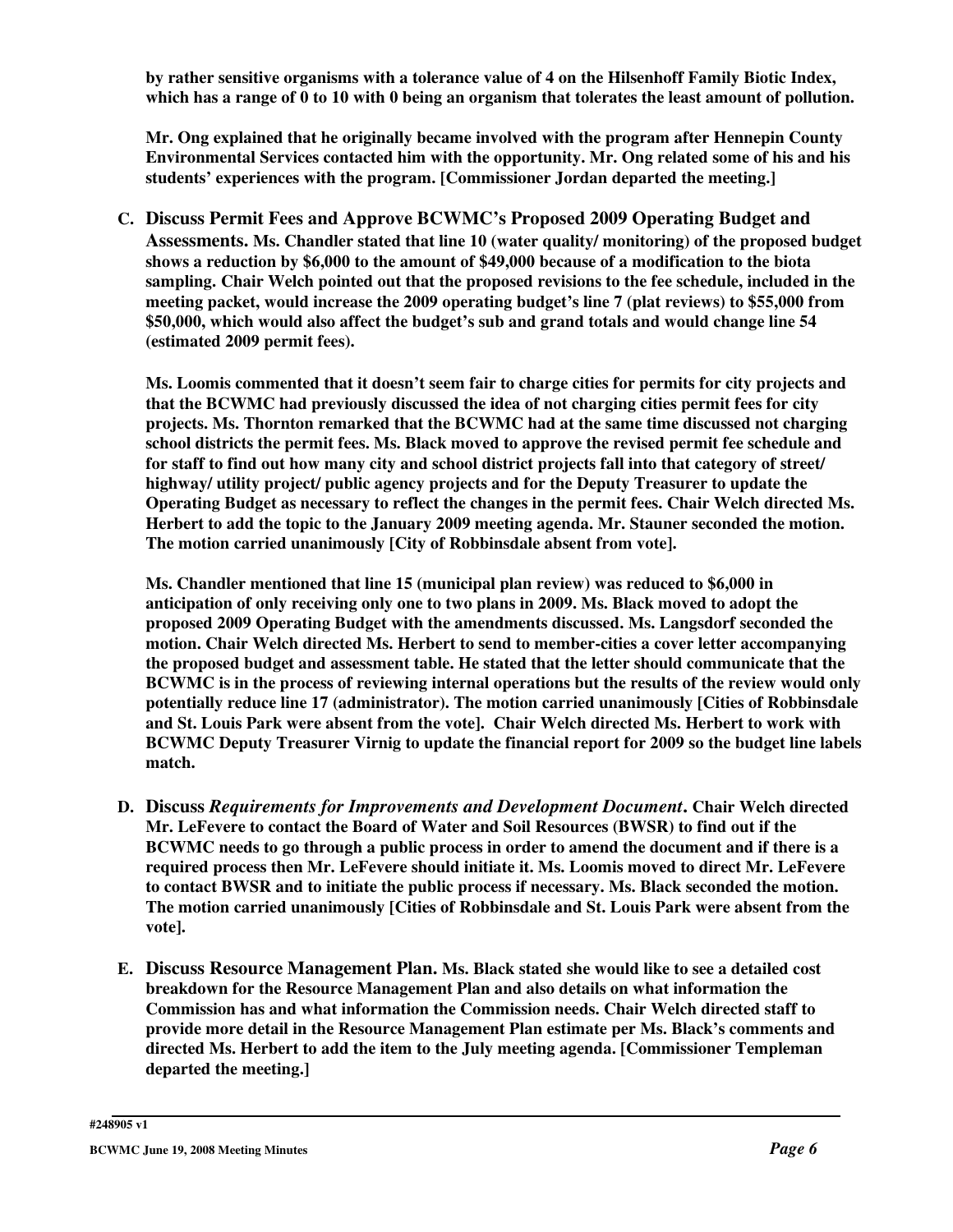#### **F. Education and Public Outreach Committee:**

- **i. Pilgrim Lane Elementary Grant Reimbursement Request: Ms. Black explained that the Commission's education grant contract with Pilgrim Lane Elementary expires on June 30, 2008, but that the Commission has not yet received from the school the final report and the details on the grant funds expended. Mr. LeFevere stated that the BCWMC could make a motion to extend the grant by two or three months if it wants. Ms. Black requested that the Commission extend the Pilgrim Lane Elementary education grant contract through August 31, 2008. Ms. Langsdorf seconded the motion. The motion carried unanimously [Cities of Robbinsdale, St. Louis Park, and Medicine Lake absent from the vote].**
- **ii. Seed Packet Repacking: Ms. Langsdorf requested up to \$250 from the education- exhibits budget for the printing of seed planting instructions and the printing of envelopes. Chair Welch moved to approve the funds. Ms. Sundberg seconded the motion. The motion carried unanimously. Ms. Langsdorf then discovered that the seed planting instructions** are on the inside of the seed packets and she stated that she just needs funds to purchase a **stamp that prints "Planting instructions inside."**
- **G. E. Coli Sampling of Bassett Creek. Chair Welch reported that the Minneapolis Park and Recreation Board has informed the BCWMC that the Park Board will not be doing the E. Coli sampling. Ms. Chandler said the Commission has two options:**
	- **i. Wait until 2009 to begin sampling and then take three samples per month (June, July, August, September) at each of six stations in 2009 and and two samples per month (June, July, August, September) in 2010;**
	- **ii. Start the sampling in July 2008 and then also sample in 2009 and in June 2010.**

Ms. Chandler reminded the Commission it already had the money set aside for this sampling in its 2008 budget and that it was going to allocate the costs to its TMDL studies budget. She said the MPCA has **indicated that through an agreement with the Minnesota Department of Health, the MPCA can provide** the analysis of the samples. Chair Welch asked if the BCWMC would be in-line with the MPCA's protocol if the four months of sampling were not in the same year (i.e., July – September 2008, June – September **2009, June 2010). Ms. Chandler said Barr could find out. Ms. Black moved to approve starting the** sampling in July 2008 only if the split sampling years schedule meets the MPCA's protocol and if that **schedule does not meet the protocol then the BCWMC would not begin the sampling. Chair Welch seconded the motion. The motion carried unanimously [Cities of Robbinsdale, St. Louis Park, and Medicine Lake absent from the vote].**

# **7. Communications**

- **A. Chair:**
	- **i. Chair Welch introduced Mr. Mark Nagel of Springsted, Inc. who is working on the team conducting the BCWMC operational analysis. Mr. Nagel requested that commissioners return their responses to his questions.**
	- **ii. Chair Welch stated that the Minnesota Conservation Corps has Clean Water Legacy money and staff available to do water quality improvement work and erosion control. He asked the Commission Engineer to consider whether there are any appropriate projects that the BCWMC in coordination with a member city could submit for the program.**